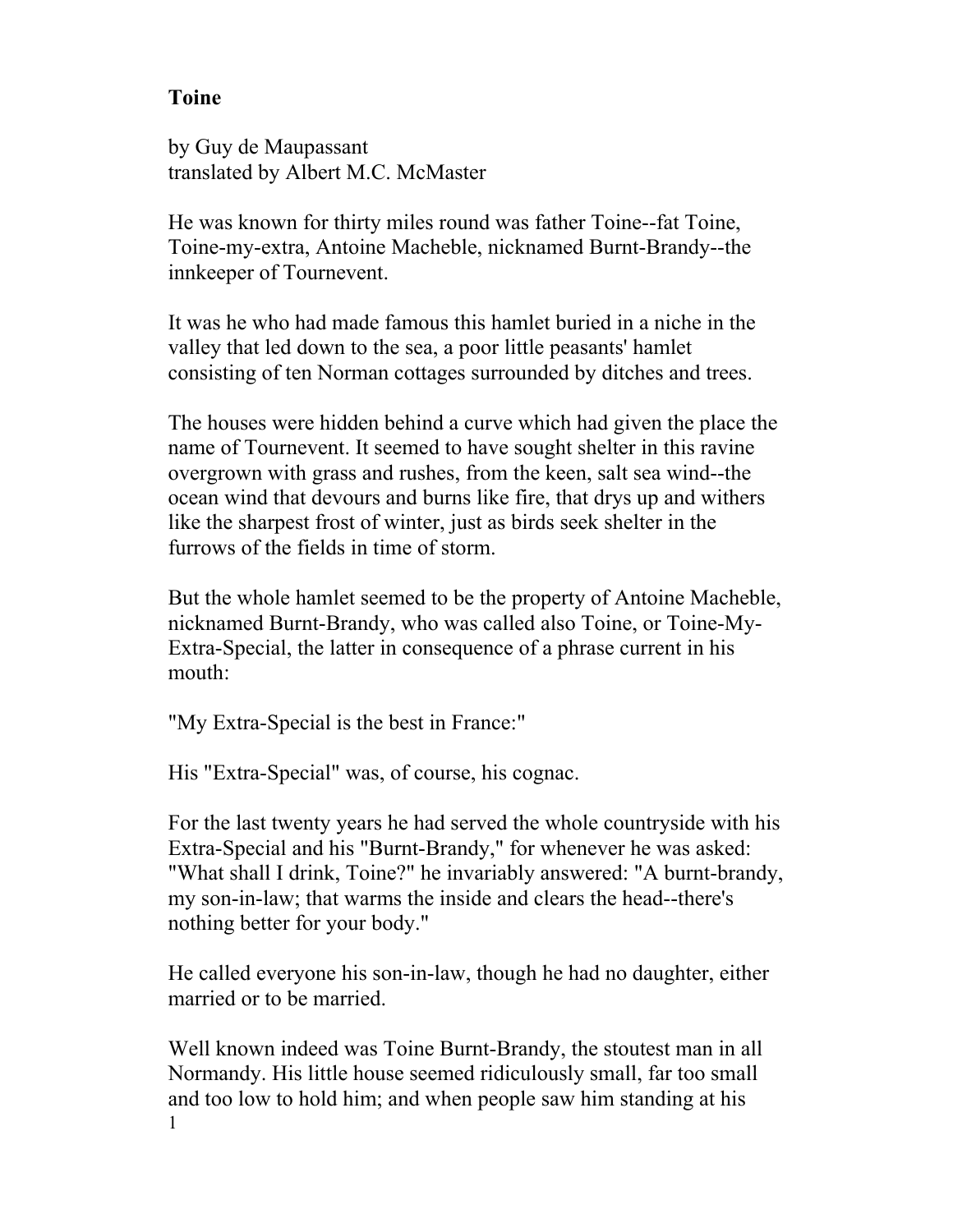door, as he did all day long, they asked one another how he could possibly get through the door. But he went in whenever a customer appeared, for it was only right that Toine should be invited to take his thimbleful of whatever was drunk in his wine shop.

His inn bore the sign: "The Friends' Meeting-Place"--and old Toine was, indeed, the friend of all. His customers came from Fecamp and Montvilliers, just for the fun of seeing him and hearing him talk; for fat Toine would have made a tombstone laugh. He had a way of chaffing people without offending them, or of winking to express what he didn't say, of slapping his thighs when he was merry in such a way as to make you hold your sides, laughing. And then, merely to see him drink was a curiosity. He drank everything that was offered him, his roguish eyes twinkling, both with the enjoyment of drinking and at the thought of the money he was taking in. His was a double pleasure: first, that of drinking; and second, that of piling up the cash.

You should have heard him quarrelling with his wife! It was worth paying for to see them together. They had wrangled all the thirty years they had been married; but Toine was good-humored, while his betterhalf grew angry. She was a tall peasant woman, who walked with long steps like a stork, and had a head resembling that of an angry screechowl. She spent her time rearing chickens in a little poultry-yard behind the inn, and she was noted for her success in fattening them for the table.

Whenever the gentry of Fecamp gave a dinner they always had at least one of Madame Toine's chickens to be in the fashion.

But she was born ill-tempered, and she went through life in a mood of perpetual discontent. Annoyed at everyone, she seemed to be particularly annoyed at her husband. She disliked his gaiety, his reputation, his rude health, his embonpoint. She treated him as a goodfor-nothing creature because he earned his money without working, and as a glutton because he ate and drank as much as ten ordinary men; and not a day went by without her declaring spitefully:

"You'd be better in the stye along with the pigs! You're so fat it makes me sick to look at you!"

2 And she would shout in his face: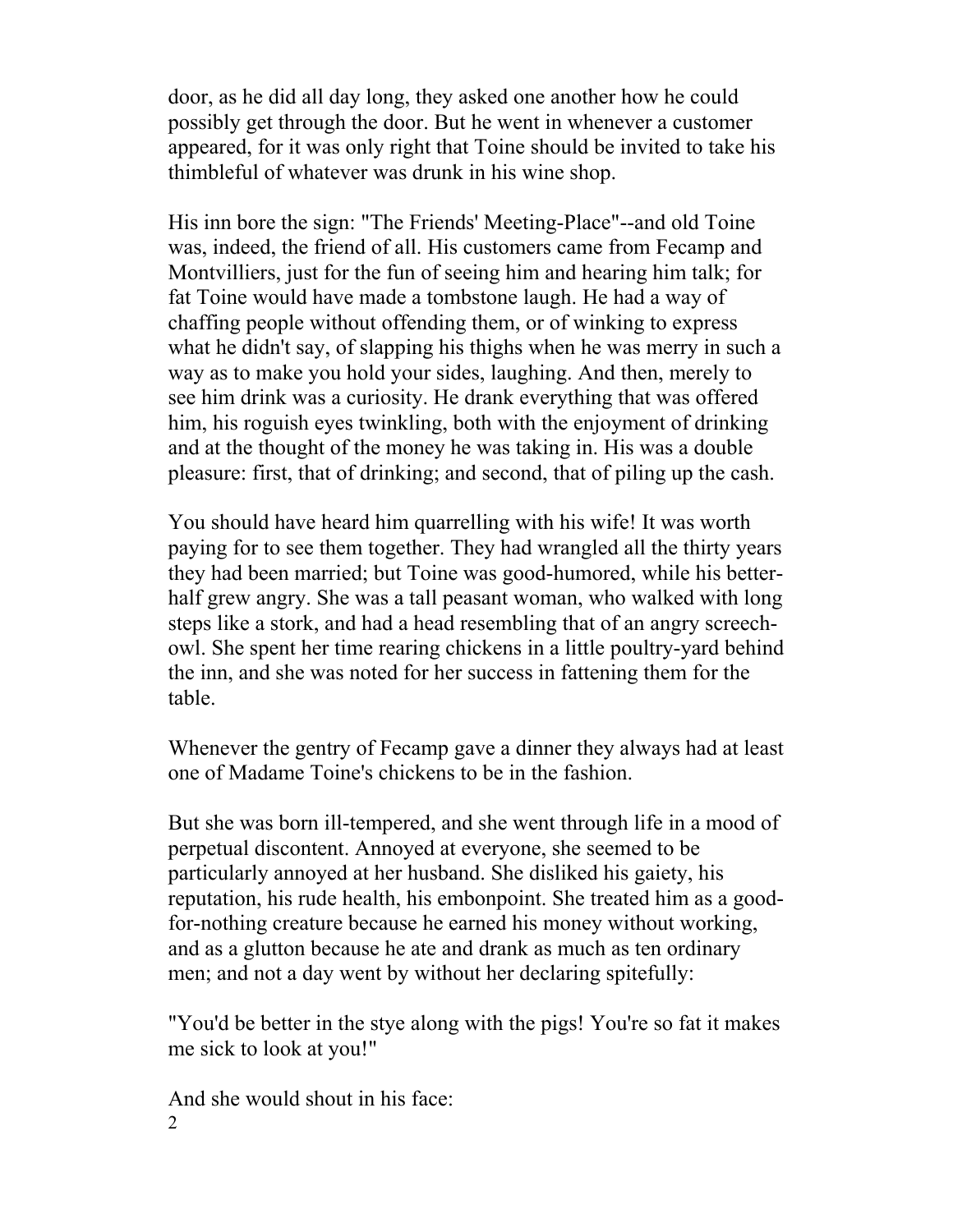"Wait! Wait a bit! We'll see! You'll burst one of these fine days like a sack of corn-you old bloat, you!"

Toine would laugh heartily, patting his corpulent person, and replying:

"Well, well, old hen, why don't you fatten up your chickens like that? just try!"

And, rolling his sleeves back from his enormous arm, he said:

"That would make a fine wing now, wouldn't it?"

And the customers, doubled up with laughter, would thump the table with their fists and stamp their feet on the floor.

The old woman, mad with rage, would repeat:

"Wait a bit! Wait a bit! You'll see what'll happen. He'll burst like a sack of grain!"

And off she would go, amid the jeers and laughter of the drinkers.

Toine was, in fact, an astonishing sight, he was so fat, so heavy, so red. He was one of those enormous beings with whom Death seems to be amusing himself--playing perfidious tricks and pranks, investing with an irresistibly comic air his slow work of destruction. Instead of manifesting his approach, as with others, in white hairs, in emaciation, in wrinkles, in the gradual collapse which makes the onlookers say: "Gad! how he has changed!" he took a malicious pleasure in fattening Toine, in making him monstrous and absurd, in tingeing his face with a deep crimson, in giving him the appearance of superhuman health, and the changes he inflicts on all were in the case of Toine laughable, comic, amusing, instead of being painful and distressing to witness.

"Wait a bit! Wait a bit!" said his wife. "You'll see."

3 At last Toine had an apoplectic fit, and was paralyzed in consequence. The giant was put to bed in the little room behind the partition of the drinking-room that he might hear what was said and talk to his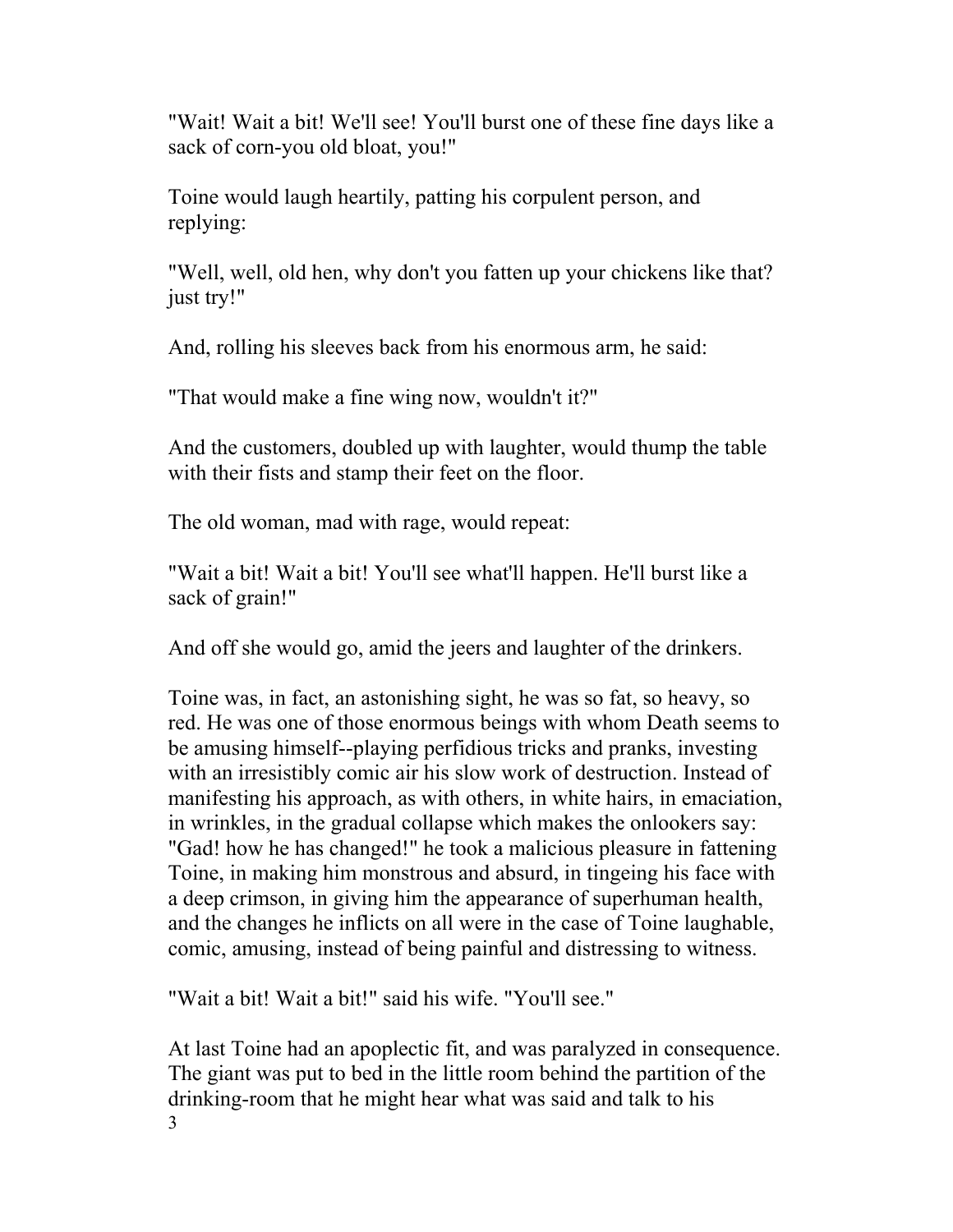friends, for his head was quite clear although his enormous body was helplessly inert. It was hoped at first that his immense legs would regain some degree of power; but this hope soon disappeared, and Toine spent his days and nights in the bed, which was only made up once a week, with the help of four neighbors who lifted the innkeeper, each holding a limb, while his mattress was turned.

He kept his spirits, nevertheless; but his gaiety was of a different kind- -more timid, more humble; and he lived in a constant, childlike fear of his wife, who grumbled from morning till night:

"Look at him there--the great glutton! the good-for-nothing creature, the old boozer! Serve him right, serve him right!"

He no longer answered her. He contented himself with winking behind the old woman's back, and turning over on his other side--the only movement of which he was now capable. He called this exercise a "tack to the north" or a "tack to the south."

His great distraction nowadays was to listen to the conversations in the bar, and to shout through the wall when he recognized a friend's voice:

"Hallo, my son-in-law! Is that you, Celestin?"

And Celestin Maloisel answered:

"Yes, it's me, Toine. Are you getting about again yet, old fellow?"

"Not exactly getting about," answered Toine. "But I haven't grown thin; my carcass is still good."

Soon he got into the way of asking his intimates into his room to keep him company, although it grieved him to see that they had to drink without him. It pained him to the quick that his customers should be drinking without him.

"That's what hurts worst of all," he would say: "that I cannot drink my Extra-Special any more. I can put up with everything else, but going without drink is the very deuce."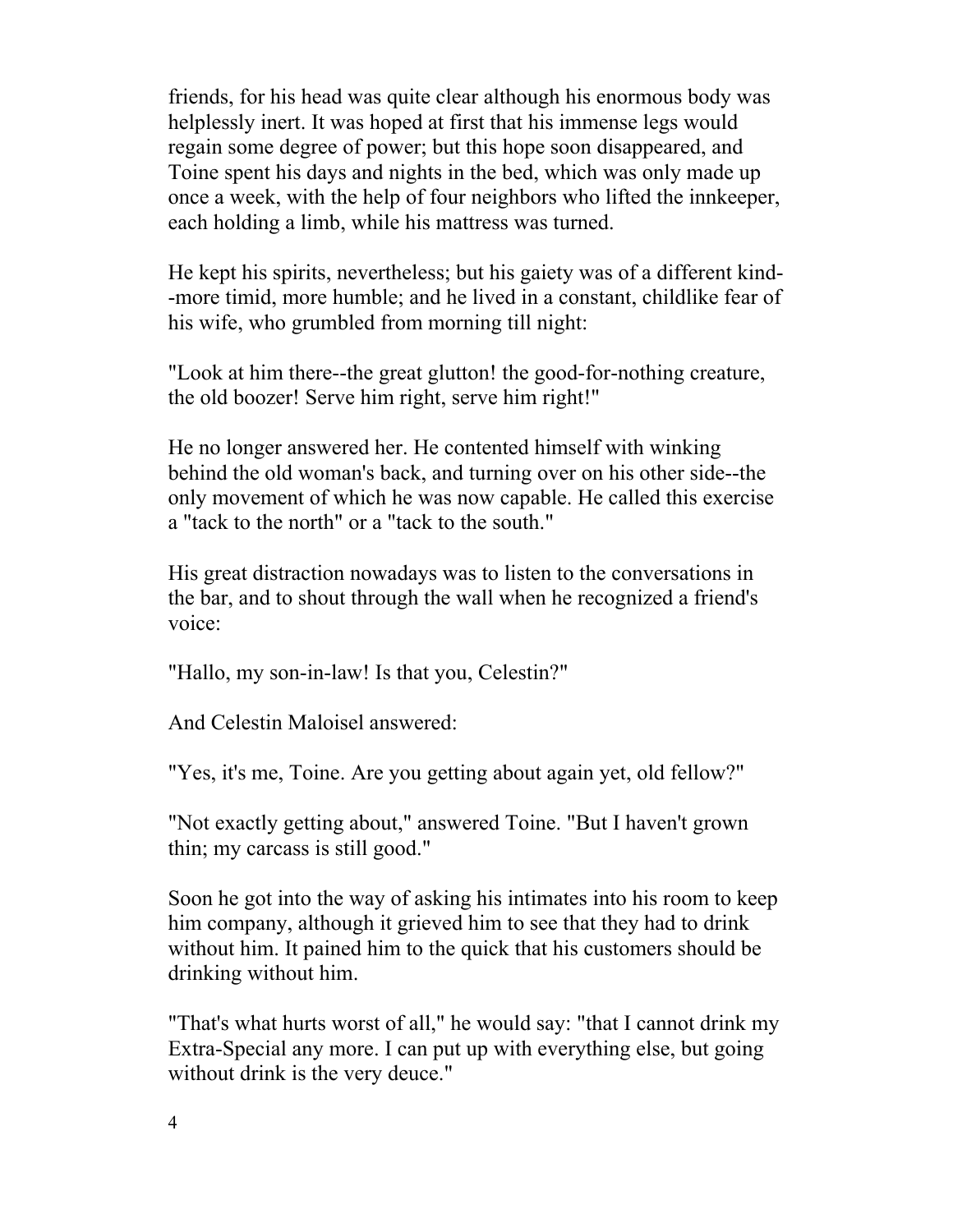Then his wife's screech-owl face would appear at the window, and she would break in with the words:

"Look at him! Look at him now, the good-for-nothing wretch! I've got to feed him and wash him just as if he were a pig!"

And when the old woman had gone, a cock with red feathers would sometimes fly up to the window sill and looking into the room with his round inquisitive eye, would begin to crow loudly. Occasionally, too, a few hens would flutter as far as the foot of the bed, seeking crumbs on the floor. Toine's friends soon deserted the drinking room to come and chat every afternoon beside the invalid's bed. Helpless though he was, the jovial Toine still provided them with amusement. He would have made the devil himself laugh. Three men were regular in their attendance at the bedside: Celestin Maloisel, a tall, thin fellow, somewhat gnarled, like the trunk of an apple-tree; Prosper Horslaville, a withered little man with a ferret nose, cunning as a fox; and Cesaire Paumelle, who never spoke, but who enjoyed Toine's society all the same.

They brought a plank from the yard, propped it upon the edge of the bed, and played dominoes from two till six.

But Toine's wife soon became insufferable. She could not endure that her fat, lazy husband should amuse himself at games while lying in his bed; and whenever she caught him beginning a game she pounced furiously on the dominoes, overturned the plank, and carried all away into the bar, declaring that it was quite enough to have to feed that fat, lazy pig without seeing him amusing himself, as if to annoy poor people who had to work hard all day long.

Celestin Maloisel and Cesaire Paumelle bent their heads to the storm, but Prosper Horslaville egged on the old woman, and was only amused at her wrath.

One day, when she was more angry than usual, he said:

"Do you know what I'd do if I were you?"

She fixed her owl's eyes on him, and waited for his next words.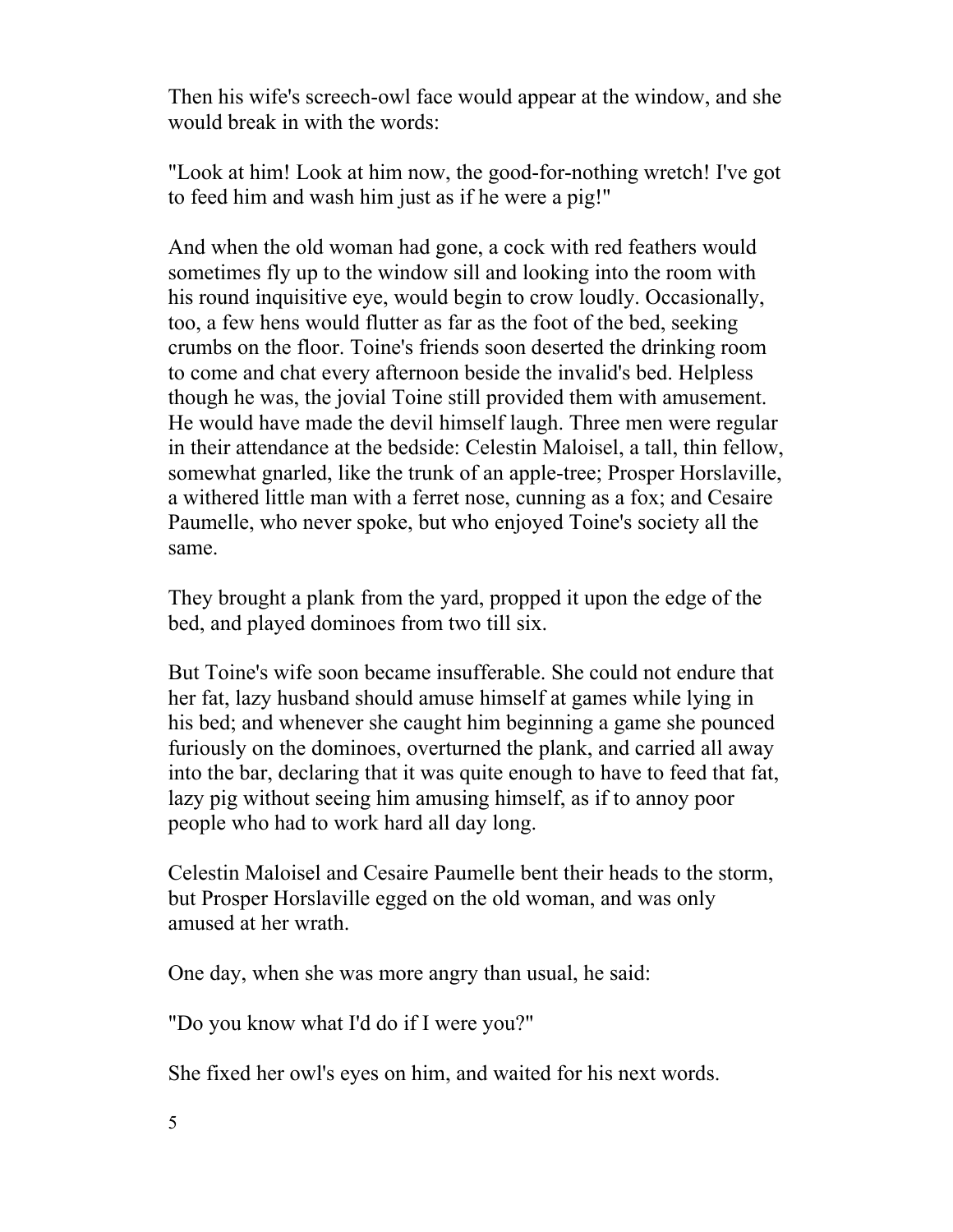Prosper went on:

"Your man is as hot as an oven, and he never leaves his bed--well, I'd make him hatch some eggs."

She was struck dumb at the suggestion, thinking that Prosper could not possibly be in earnest. But he continued:

"I'd put five under one arm, and five under the other, the same day that I set a hen. They'd all come out at the same time; then I'd take your husband's chickens to the hen to bring up with her own. You'd rear a fine lot that way."

"Could it be done?" asked the astonished old woman.

"Could it be done?" echoed the man. "Why not? Since eggs can be hatched in a warm box why shouldn't they be hatched in a warm bed?"

She was struck by this reasoning, and went away soothed and reflective.

A week later she entered Toine's room with her apron full of eggs, and said:

"I've just put the yellow hen on ten eggs. Here are ten for you; try not to break them."

"What do you want?" asked the amazed Toine.

"I want you to hatch them, you lazy creature!" she answered.

He laughed at first; then, finding she was serious, he got angry, and refused absolutely to have the eggs put under his great arms, that the warmth of his body might hatch them.

But the old woman declared wrathfully:

"You'll get no dinner as long as you won't have them. You'll see what'll happen."

6 Tome was uneasy, but answered nothing.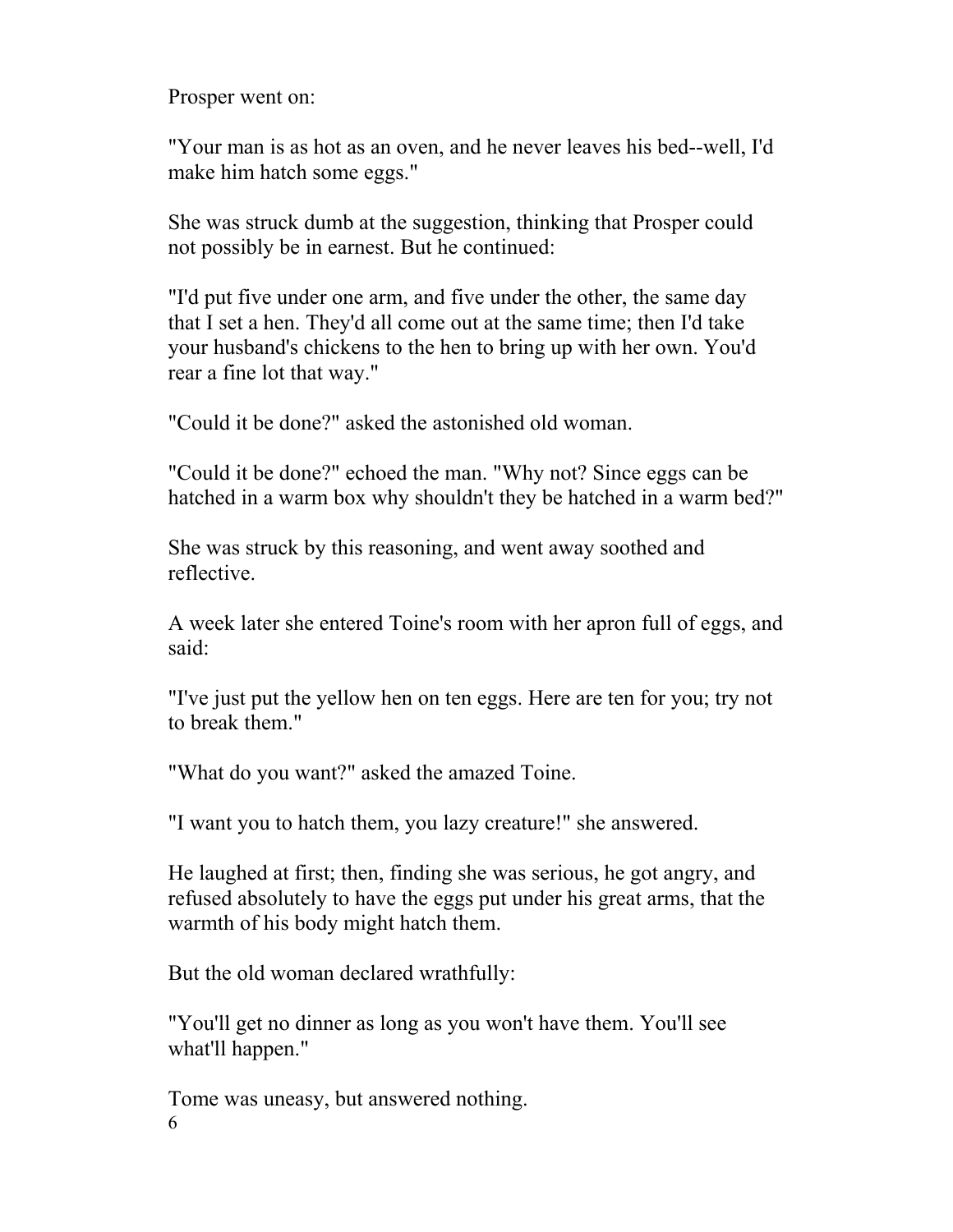When twelve o'clock struck, he called out:

"Hullo, mother, is the soup ready?"

"There's no soup for you, lazy-bones," cried the old woman from her kitchen.

He thought she must be joking, and waited a while. Then he begged, implored, swore, "tacked to the north" and "tacked to the south," and beat on the wall with his fists, but had to consent at last to five eggs being placed against his left side; after which he had his soup.

When his friends arrived that afternoon they thought he must be ill, he seemed so constrained and queer.

They started the daily game of dominoes. But Tome appeared to take no pleasure in it, and reached forth his hand very slowly, and with great precaution.

"What's wrong with your arm?" asked Horslaville.

"I have a sort of stiffness in the shoulder," answered Toine.

Suddenly they heard people come into the inn. The players were silent.

It was the mayor with the deputy. They ordered two glasses of Extra-Special, and began to discuss local affairs. As they were talking in somewhat low tones Toine wanted to put his ear to the wall, and, forgetting all about his eggs, he made a sudden "tack to the north," which had the effect of plunging him into the midst of an omelette.

At the loud oath he swore his wife came hurrying into the room, and, guessing what had happened, stripped the bedclothes from him with lightning rapidity. She stood at first without moving or uttering a syllable, speechless with indignation at sight of the yellow poultice sticking to her husband's side.

7 Then, trembling with fury, she threw herself on the paralytic, showering on him blows such as those with which she cleaned her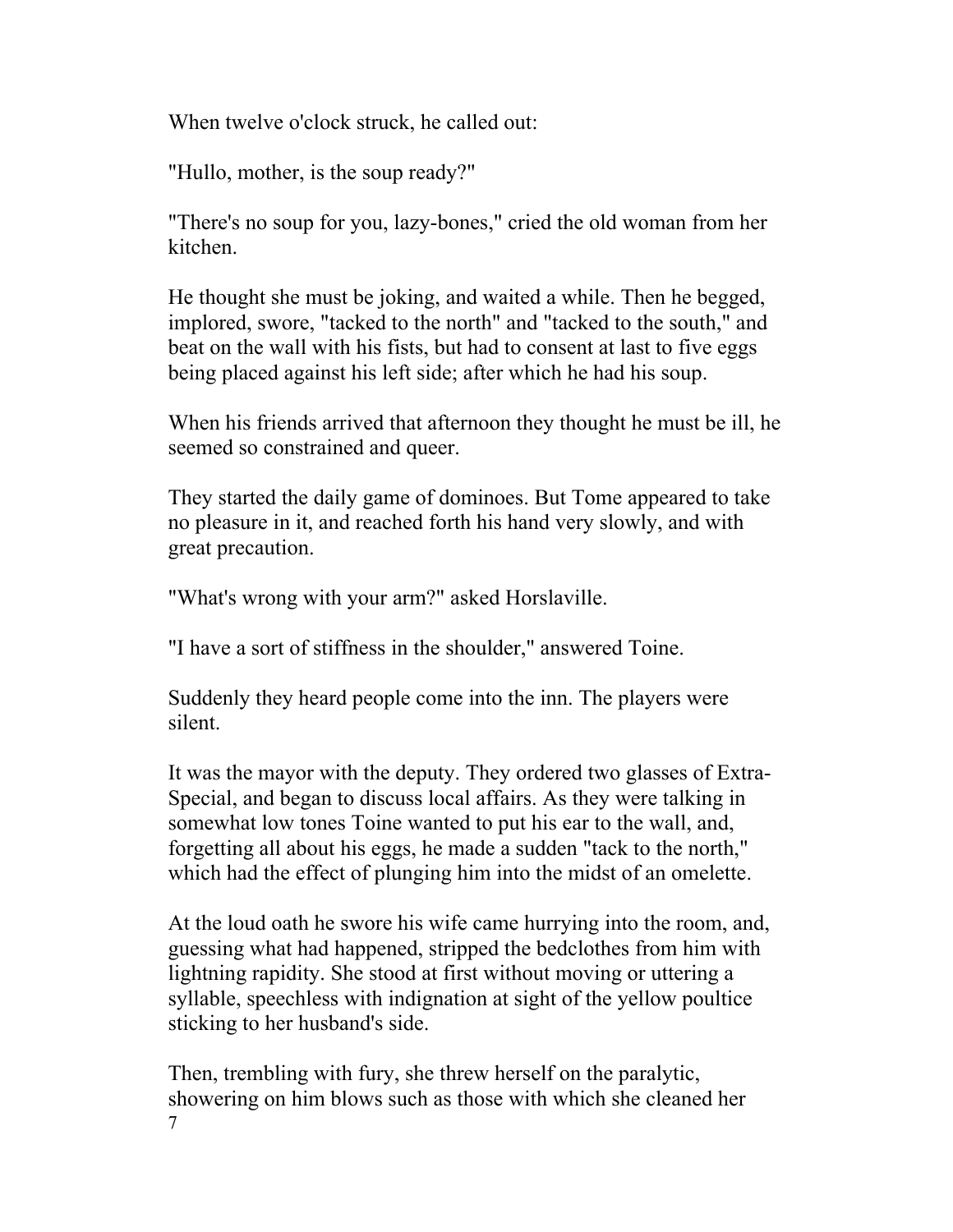linen on the seashore. Tome's three friends were choking with laughter, coughing, spluttering and shouting, and the fat innkeeper himself warded his wife's attacks with all the prudence of which he was capable, that he might not also break the five eggs at his other side.

Tome was conquered. He had to hatch eggs, he had to give up his games of dominoes and renounce movement of any sort, for the old woman angrily deprived him of food whenever he broke an egg.

He lay on his back, with eyes fixed on the ceiling, motionless, his arms raised like wings, warming against his body the rudimentary chickens enclosed in their white shells.

He spoke now only in hushed tones; as if he feared a noise as much as motion, and he took a feverish interest in the yellow hen who was accomplishing in the poultry-yard the same task as he.

"Has the yellow hen eaten her food all right?" he would ask his wife.

And the old woman went from her fowls to her husband and from her husband to her fowls, devoured by anxiety as to the welfare of the little chickens who were maturing in the bed and in the nest.

The country people who knew the story came, agog with curiosity, to ask news of Toine. They entered his room on tiptoe, as one enters a sick-chamber, and asked:

"Well! how goes it?"

"All right," said Toine; "only it keeps me fearfully hot."

One morning his wife entered in a state of great excitement, and declared:

"The yellow hen has seven chickens! Three of the eggs were addled."

Toine's heart beat painfully. How many would he have?

8 "Will it soon be over?" he asked, with the anguish of a woman who is about to become a mother.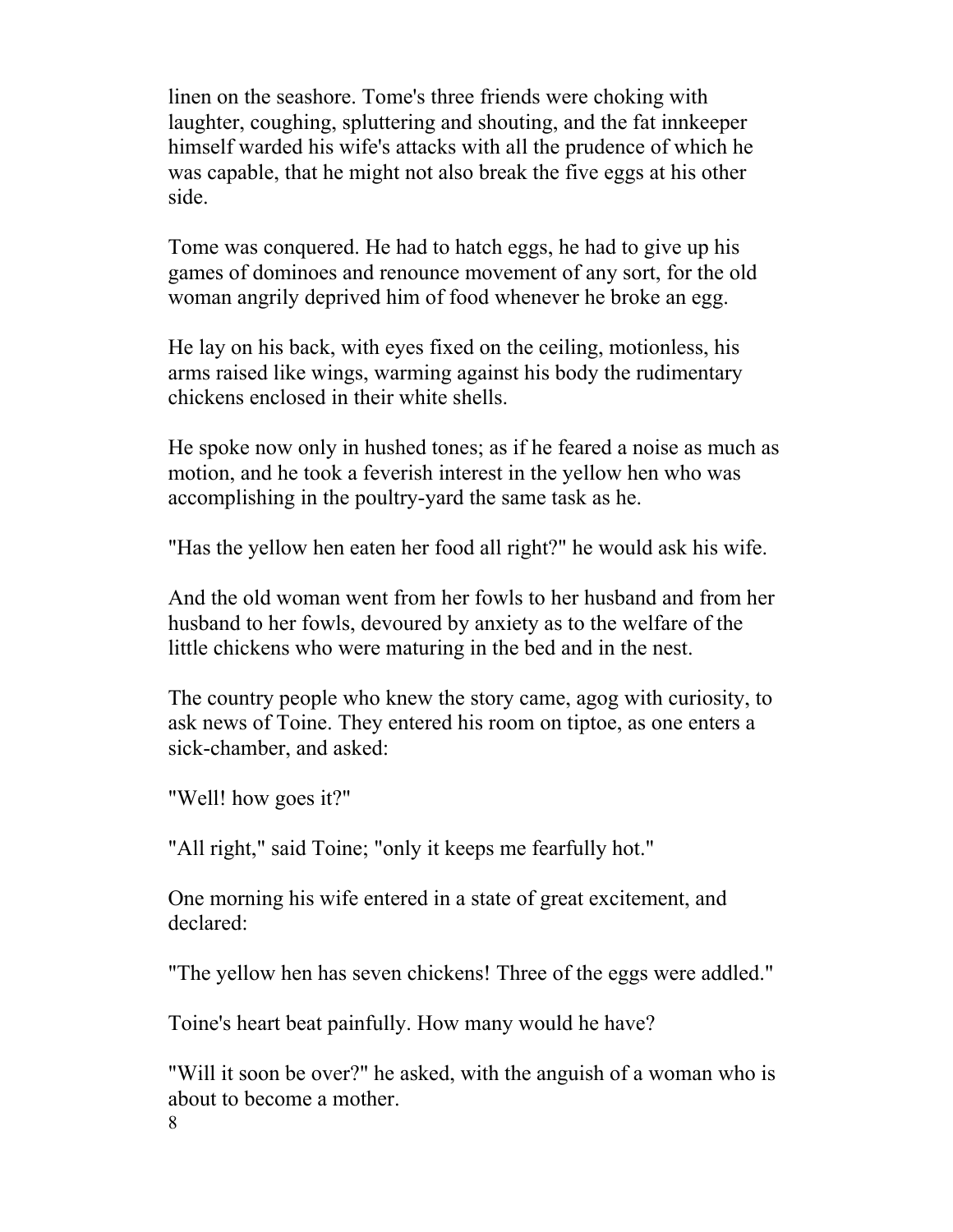"It's to be hoped so!" answered the old woman crossly, haunted by fear of failure.

They waited. Friends of Toine who had got wind that his time was drawing near arrived, and filled the little room.

Nothing else was talked about in the neighboring cottages. Inquirers asked one another for news as they stood at their doors.

About three o'clock Toine fell asleep. He slumbered half his time nowadays. He was suddenly awakened by an unaccustomed tickling under his right arm. He put his left hand on the spot, and seized a little creature covered with yellow down, which fluttered in his hand.

His emotion was so great that he cried out, and let go his hold of the chicken, which ran over his chest. The bar was full of people at the time. The customers rushed to Toine's room, and made a circle round him as they would round a travelling showman; while Madame Toine picked up the chicken, which had taken refuge under her husband's beard.

No one spoke, so great was the tension. It was a warm April day. Outside the window the yellow hen could be heard calling to her newly-fledged brood.

Toine, who was perspiring with emotion and anxiety, murmured:

"I have another now--under the left arm."

His' wife plunged her great bony hand into the bed, and pulled out a second chicken with all the care of a midwife.

The neighbors wanted to see it. It was passed from one to another, and examined as if it were a phenomenon.

For twenty minutes no more hatched out, then four emerged at the same moment from their shells.

9 There was a great commotion among the lookers-on. And Toine smiled with satisfaction, beginning to take pride in this unusual sort of